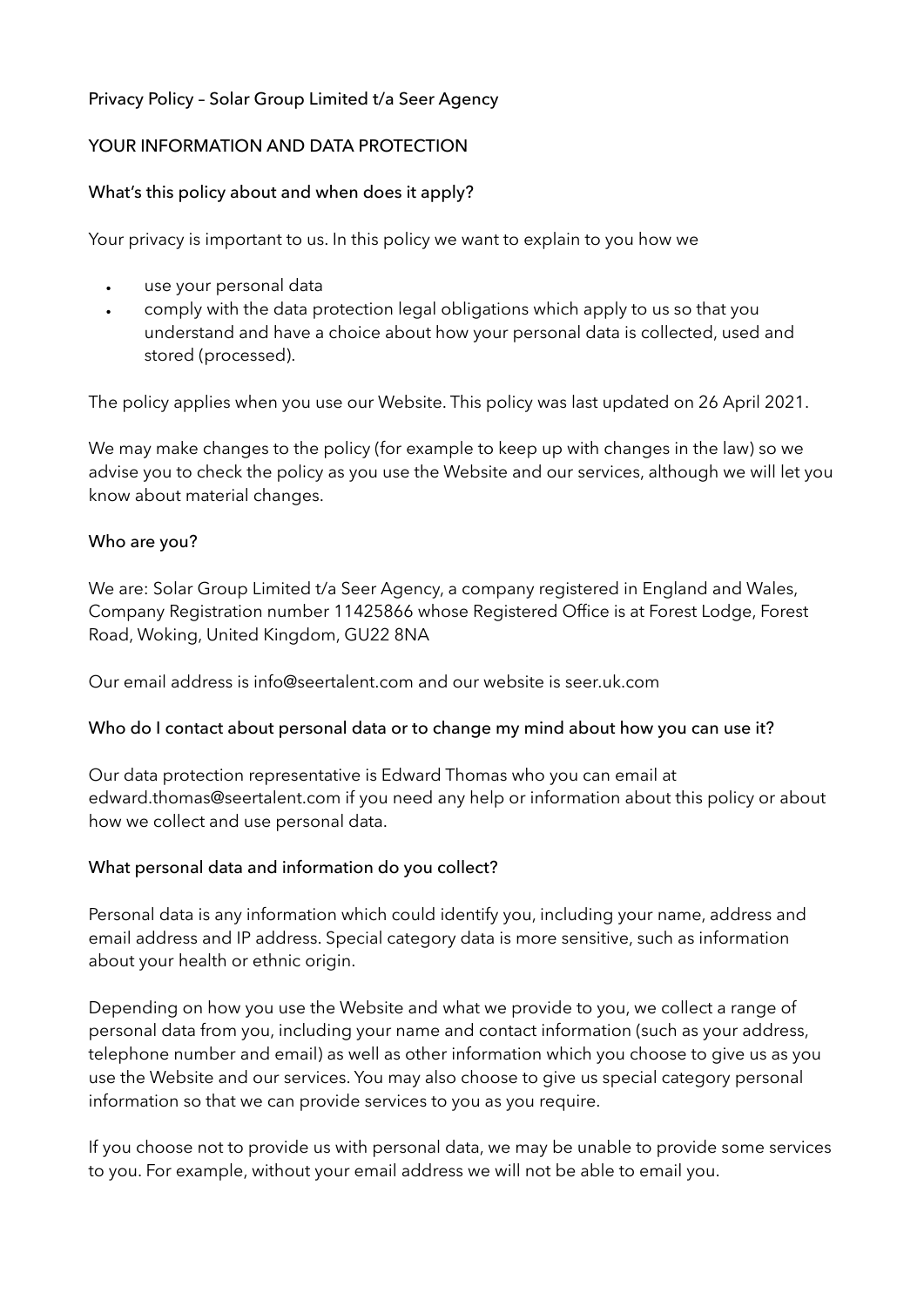# How do you collect personal data?

We may collect your personal data from you in the following ways

- Forms you complete on the Website, such as when you register with us
- Information you provide to us when you buy from us or ask us to provide services to you
- The information you provide when you communicate with us such as by email
- Any surveys or feedback requests which you choose to complete or competitions which you choose to enter
- When you connect with us over social media platforms such as LinkedIn and Instagram
- When you share your business card with us at a networking event or meeting
- Information about your visits to our Website which will include (but are not limited to) your IP address, online tracking such as location, browser and type of device you use

### How do you use Personal information?

We use personal data so that we can

- Supply you with services you have asked us for
- Send you any information you have asked for or which may interest you, where you have consented to this happening, or information we need to tell you about
- Deal with any request for help or answer your queries and customer support generally
- Give you the best user experience and to enable you to participate in interactive features of our Website
- To analyse and monitor how our Website is used and to help us to administer it (including security and fraud detection) and to run our business generally

### What is the lawful basis for processing my personal data?

The law says that we cannot process (collect, use or store) your information unless we have a lawful basis for doing so. There are several lawful bases which we rely on, including

- consent when you agree that we can use your personal data in a particular way
- contract to fulfil our contractual obligations to you or because you have asked us to do something before we enter into a contract together
- legal obligation when the law says that we must, such as for tax reasons
- legitimate interests when we use your personal data in ways you would reasonably expect, and which have a minimal privacy impact, or where there is a compelling justification

### Who do you share personal data with?

There may be times when we must share your personal data with others, for example, where the law requires us or to enforce our rights or protect others, such as for fraud prevention. We may also

• Allow authorised third parties to track and store information about visitors to our website (including IP addresses)